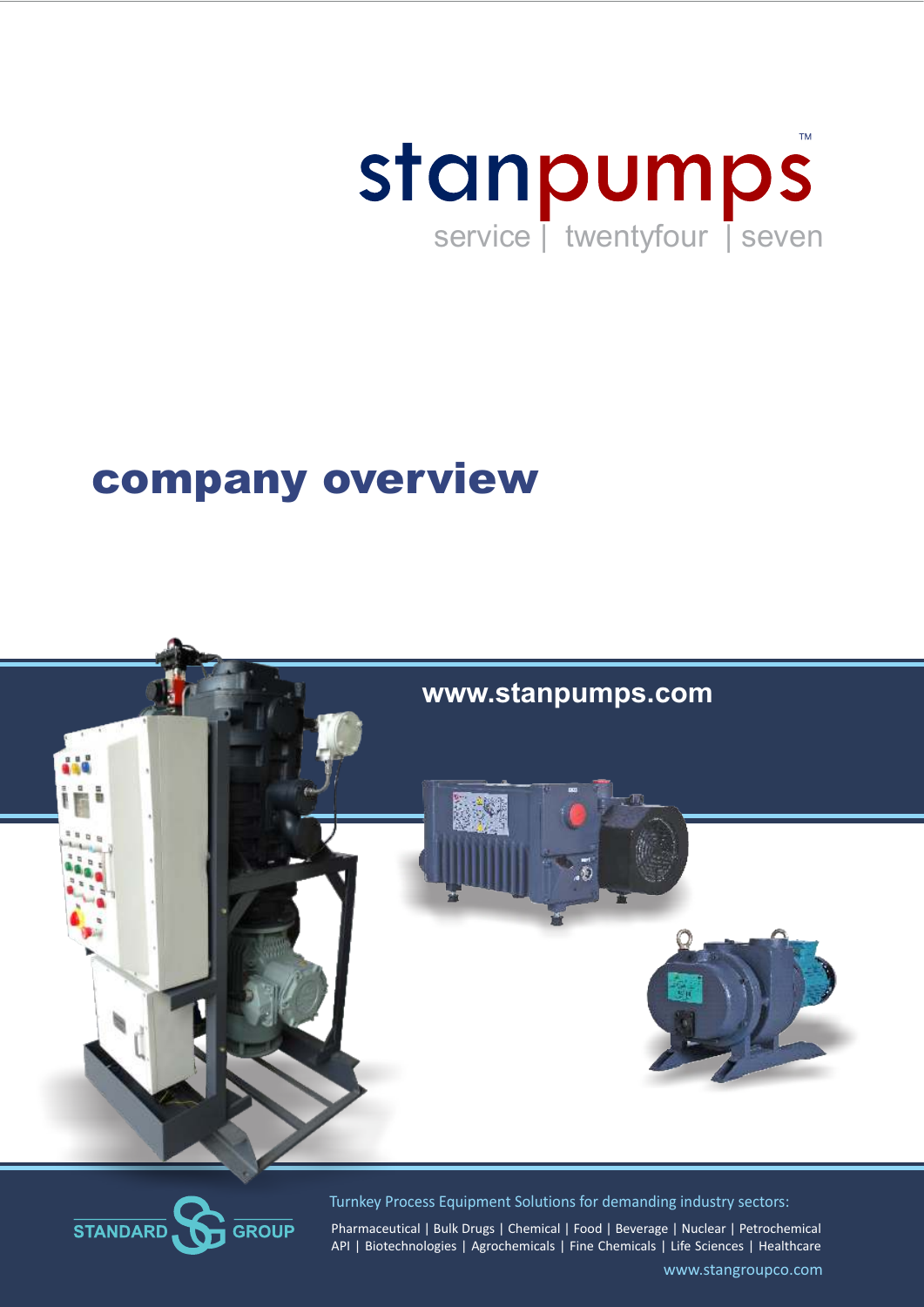#### about us

Stanpumps Engineering Industries is headquartered in Hyderabad, India and is part of the Standard Group of Companies serving both domestic and international markets.

We aim to be your most valued and value-adding supply partner providing innovative pump solutions which enhance operational activities, save money and/or improve plant and operator safety.

As an authorised distributor of many leading technologies including dry vacuum, rotary lobe and roots booster pumps, we provide value adding services through standardised and client specific turnkey automated equipment solutions. Such solutions aim to enhance the operations of process equipment such as vacuum distillation, solvent recovery, reactors, filter dryers, gas dispersion and hydrogenators.

## our services

We aim to deliver the best service in the industry and have a network of service centres across India as well as in the UK.

With headquarters in Hyderababd, Stanpumps is ideally positioned to serve the growing chemical and pharmaceutical markets of Southern India.

The company also has satellite sales and service centres in Mumbai, Vizag, Chennai, Bangalore, Delhi, Kolkata, Pune and Ahemedabad together with a UK office in Sheffield for the management of export orders.





## our assembly and testing

We manufacture and assemble our automated pump solutions in our Hyderabad facility, conducting rigorous assembly-line testing on inhouse standardised products and factory acceptance testing (FAT) on customised solutions.

We conduct both static and dynamic testing of our products to all relevant ISO and international standards to ensure total operational performance and quality assurance.

After installation and commissioning, where required we conduct site acceptance testing (SAT) on the system in conjunction with the client to ensure full satisfaction and client peace of mind.



#### Double Stage Oil Sealed Rotary Vane



Sealed Rotary Vane

Single Stage Oil





Turnkey Process Equipment Solutions and Services including:

www.stangroupco.com Design & Customisation | Ergonomic Trails & Operator Engagement | Manufacturing Assembly | Testing | FAT | Installation | Commissioning | SAT | Asset Healthcare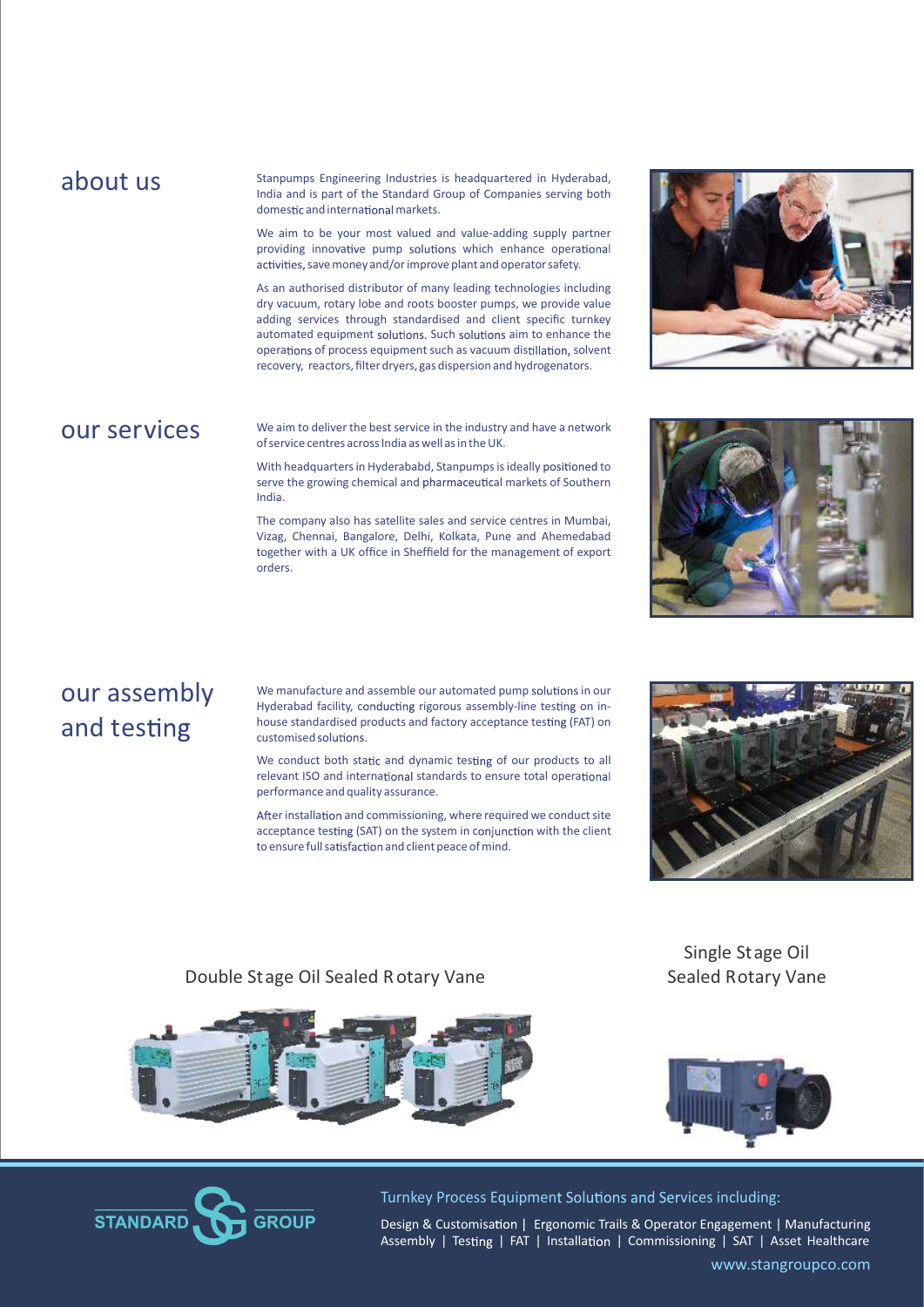# **stanpumps**



Stanpumps design and manufacture all types of modular process pump solutions to current good automated manufacturing procedures (cGAMP) in standardised and bespoke designs configurations.

Each range of pumps is also offered with a plethora of optional features which can improve plant and operator safety, reduce running costs and/or improve product quality. Pump ranges include;

- -Dry Vacuum : vertical multi stage dry lobe and claw (300 m3/hr)
- Roots Boosters: 250 3000 m3/hr.
- Rotary Vane: Single and Double stage (6-300 m3/hr)
- Complex systems: Complete custom made

Stanpumps operate a ISO9001 quality management system covering the design, manufacture and assembly of pump and pump systems.

After fabrication and machining our products are finished to ensure all the surfaces are clean, rust free and conform to cGMP.

Thorough visual and dimensional inspection checks are conducted throughout the manufacturing, assembly and testing process using series of quality assurance internal checklists before dispatch and onsite installation. stock/assembly.

## our products

## our quality systems



After the equipment has passed the factory acceptance tests (FAT), it is packaged and transported to the clients facility. Stanpumps has a wealth of experienced on-site personnel who are able to provide client value-adding services. Such services include;

- -Full equipment installation and commissioning including site acceptance testing (SAT).
- -Equipment alignment checks, condition monitoring and reporting as part of a healthcare contract.
- Equipment on-site assessment, removal and refurbishment.

Multi-stage Dry Lobe & Claw

-Operator training and full equipment documentation including standard operating procedures (SOP's) and maintenance manuals.  our install and commission service

Customised Pump S ystems

Roots Boosters





#### Turnkey Process Equipment Solutions including:

Barrier Isolators | Glass Lined Equipment | Reactors | Dryers | Storage Tanks | Filters Thermal Control Systems | Blenders | Columns | Material Handling Systems | Receivers

www.stangroupco.com